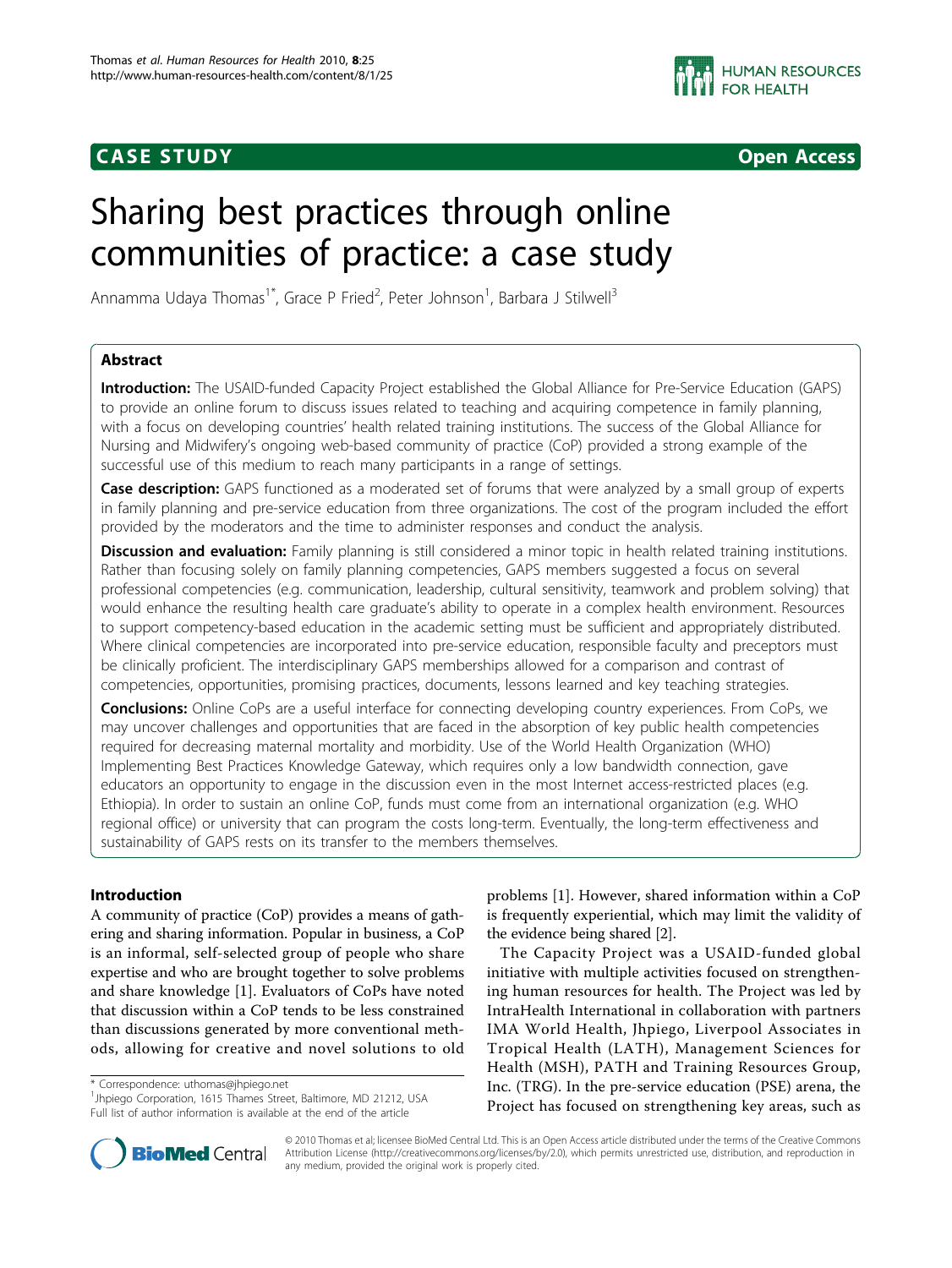family planning (FP) and HIV/AIDS, especially to address issues of poorly developed clinical competencies. This has included facilitating systems for developing and implementing competency-based curricula and harmonization of FP and HIV/AIDS content for pre-service and in-service training, especially of nurses and midwives [\[3](#page-7-0)].

The Capacity Project established the Global Alliance for Pre-Service Education (GAPS) project to provide a forum for the discussion of issues related to teaching and acquiring competence in FP. GAPS functioned as an electronic community of practice (CoP) housed within the World Health Organization (WHO)/Implementing Best Practices (IBP) Knowledge Gateway. The moderators of GAPS were inspired by the success of the GANM. The GANM CoP, moderated by the Johns Hopkins School of Nursing and hosted by the IBP Knowledge Gateway, exemplified the potential of this medium. Lathlean et al. [\[4](#page-7-0)] commented that CoPs provide the opportunity to reach practitioners and educators who traditionally might not have professional access to one another.

The GAPS CoP facilitated a virtual collaboration among educators from around the world to share relevant issues and explore common challenges associated with identifying and teaching FP core competencies. This method of sharing and eliciting information was based on the growing interest to understand how new information and communication technology may be used to support efforts to scale up and improve PSE in low-income countries [\[5](#page-7-0)].

GAPS was intended to build a community of stakeholders in PSE. The intended goal of the group of PSE stakeholders was to discuss how competencies in FP were locally defined and taught and eventually identify and share best practices and strategies. The leaders of GAPS hoped that this discussion would provide a critical understanding leading to a globally acceptable set of FP PSE core competencies.

This case study describes the process and outcome of GAPS and discusses the major issues that the CoP identified in teaching and learning FP competencies in lowresource settings.

## Defining competence

Competence can be defined as an "ability to do something well, measured against a standard, especially ability acquired through experience or training" [\[6\]](#page-7-0). This ability translates into performance and may be measured if standards are clear and well-established.

Competency as a health care provider requires knowledge acquisition in the classroom, practice in the skills lab and application of knowledge, skills and professional behaviour in the clinical practice setting. Producing competent health providers requires a competencybased curriculum and competency-focused assessment techniques.

The curricula of health worker education programs are often knowledge-focused and rely on resources that are out of sync with current evidence. Education programs tend to include material (based on Western medical text books and curricula) that is not directly applicable or relevant to prevalent health concerns in developing countries. As a result, curricula are long and may fail to address the key health issues [\[5\]](#page-7-0). Programs also lack competency-based clinical skills labs and often rely on clinical supervision by overburdened clinicians working in tertiary hospitals. These factors result in insufficient emphasis on competencies needed at the primary health care level [[7](#page-7-0)].

## Case description

#### The Global Alliance for Pre-Service Education (GAPS)

GAPS drew 273 individual members, representing 49 countries worldwide. Approximately 65% of its members are living and working in low-resource settings in Africa, Asia and Central America. The remainder is comprised of members of universities and cooperating agencies in the United States, Canada and Europe (see Figure [1\)](#page-2-0).

The moderators of GAPS ran three online forums, all of which attracted substantive membership and hosted dynamic discussions. The three discussion forums were:

1. A general discussion of FP competencies and competency-based training principles, which ran from January 16-February 16, 2008 2. A structured group analysis of existing FP competencies, which ran from March 3-14, 2008 3. An exchange of challenges and best practices associated with teaching the priority FP competencies, which ran from March 31-April 16, 2008.

Each forum had goals and objectives to guide the moderators. Questions that assisted in meeting the objective of each forum were posted online to the CoP. Following completion of each forum discussion, transcripts were distributed to a small group of experts in international FP and PSE for analysis; findings were collated and shared with the GAPS community with a request for further local insights.

#### Discussion and evaluation

Each forum was analyzed by a group of experts in FP and PSE. Experts were asked to identify:

- Common themes from the discussion
- Challenges that were discussed
- Challenges that appeared to be specific to a country or a region
- Key strategies that were highlighted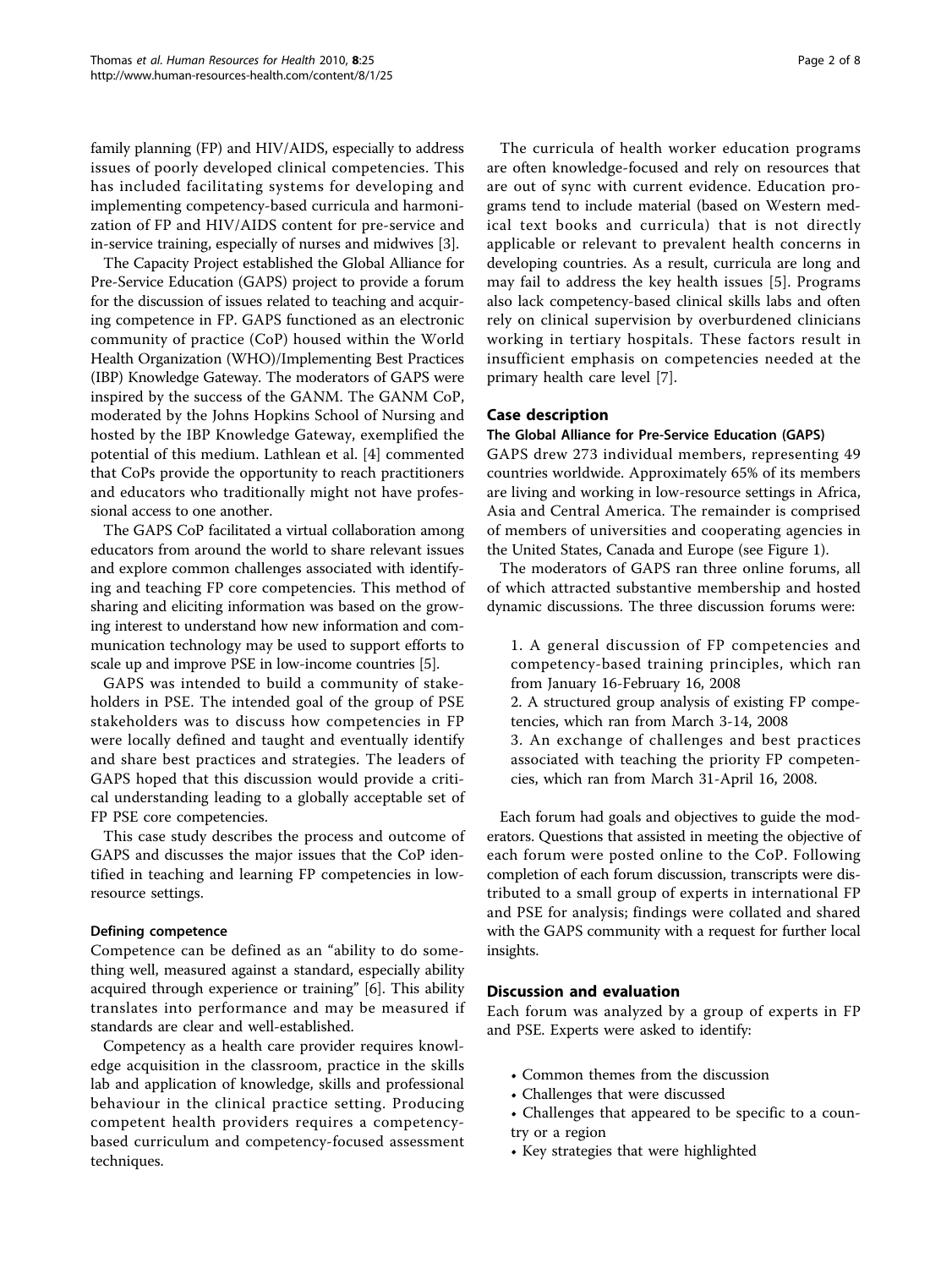<span id="page-2-0"></span>

• Relationship of the discussion to the forum objective.

#### Forum one

#### Goal

The goal of Forum 1 was to explore the application of Competency-Based Education (CBE) principles to PSE of health care providers in low-resource settings. An emphasis was placed on the specific exploration of FP competencies.

## Common themes

Common themes resulting from this forum were:

• There was a strong consensus on the relationship among competencies, CBE and the essential linkage to job-related performance standards.

• Most contributors defined competency as essential knowledge, skills and attitudes. Some added the concepts of clinical reasoning, knowing how to act and react to situations and solving complex problems, efficiency, confidence and the ability to mobilize resources. • Competencies help delineate between roles in clinical practice which may prevent conflict of interest between different roles and levels of practice.

• Competencies should be used to guide the development of curricula and allocation of scarce academic resources.

• The assessment of student progress and readiness for practice should be based on competencies. Some examples of the use of Observed Structured Clinical Examinations (OSCE) were identified.

• Competencies must be demonstrable and measurable.

• It is important to ensure those responsible for curriculum development are competent in the subject matter.

• The effectiveness of CBE is enhanced by follow-up and mentoring.

• There is often poor linkage between national FP standards and competencies in the curriculum.

• No PSE core competencies were identified.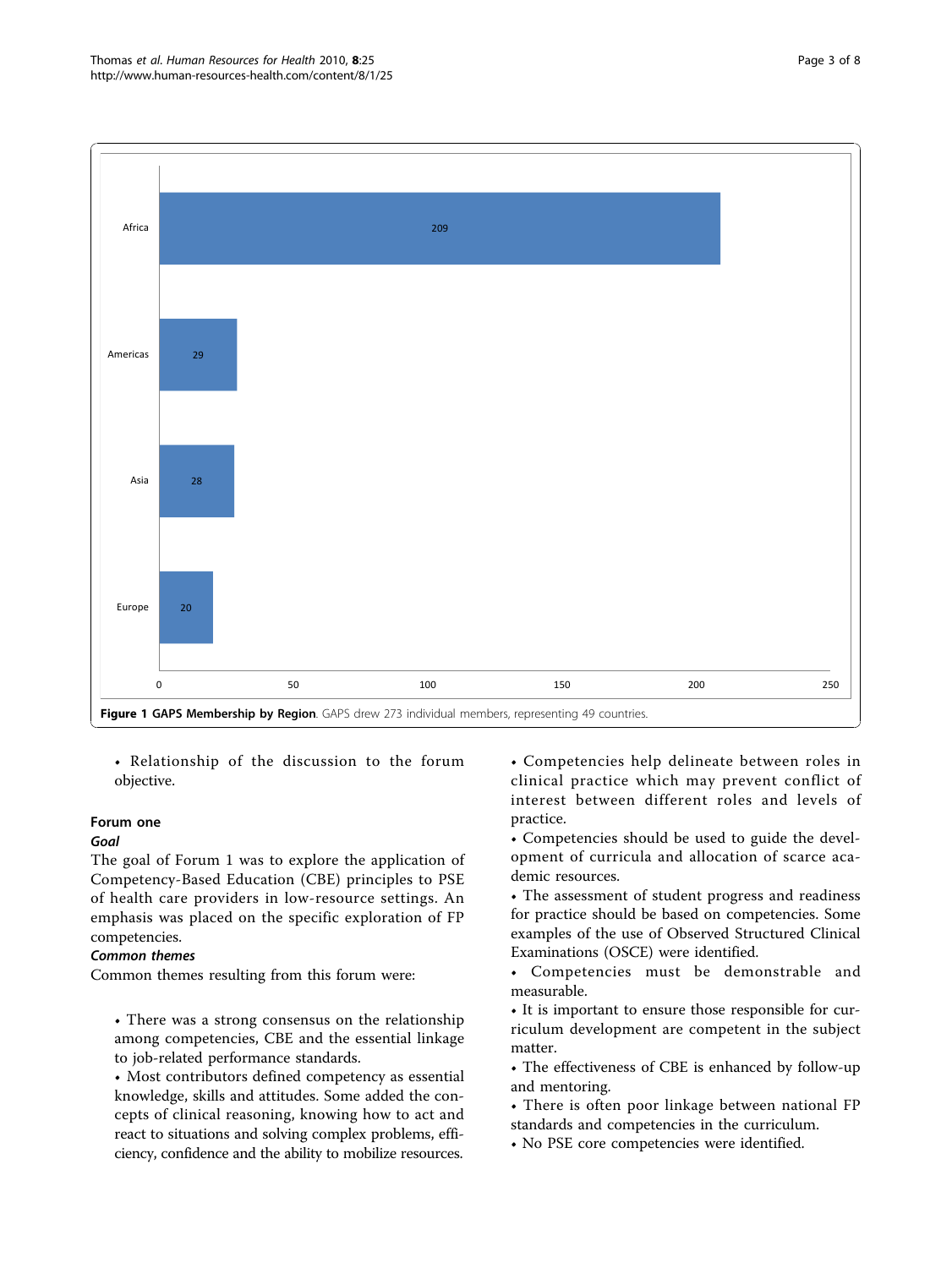• GAPS members were reluctant to discuss specific FP core competencies.

## **Challenges**

Challenges to CBE were identified as:

- Integration of specific content areas into the larger curriculum
- Non-measurable learning objectives
- Increasing student population without a corresponding increase in resources leading to shortcuts in curriculum development.

## **Strategy**

The key strategy that was extracted was: competencies should be the basis for all curriculum development and implementation.

## Relation to the objective

Relation to the objective was well-addressed by the question, as educators shared their definitions and understanding of 'competency' and described knowledge, skills, attitudes and abilities as integral to CBE.

## Forum two

#### Goal

The goal of Forum 2 was to have an analysis of competencies related to the provision of FP services by individuals deployed from health related training institutions in lowresource settings.

#### Common themes

Common themes resulting from this forum were:

- Competencies need to include non-clinical competencies such as those dealing with logistics, supply management, quality of care and leadership.
- Integration across subjects and across years of study must be reflected in the services as well as in the curriculum.
- Integration and strengthening of a broader curriculum will receive greater stakeholder buy-in.
- Attitude formation during learning is poorly covered.

#### **Challenges**

Challenges in competencies related to provision of FP services were not region-specific and included:

• Teaching and measuring the acquisition of 'attitudes' as compared to more concrete knowledge and skills.

• Teaching broader competencies that extend beyond tasks.

• FP is viewed as a minor topic.

• Feedback from the workplace to the classroom is missing and therefore preparation of graduates is incongruent with the needs of the workplace.

• Instructors and staff lack the competencies required to assess and analyze competencies.

#### Key strategies

Key strategies included:

• Creating teams of students, enhancing appreciation of roles and team work in the workplace.

• Borrowing from the field of marketing to create awareness, attention, interest, desire, conviction and then action. Analyzing results from social marketing inquiries and focusing on what women want.

• Teaching attitudes by integrating this domain into the pre-service curriculum since attitudes take longer to develop than in-service training would allow for:

 $\geq$  Creating situations that allow for reflection and debate

➢ Clinical attachments and 'role-modelling'

 $\geq$  Community rotations that encourage community focus and understanding.

## Implications

This forum suggests that FP competencies have not been sufficiently integrated into the curriculum in enough countries to merit an in-depth analysis. There are overriding issues that need to be addressed prior to addressing method-specific competencies. FP is still considered a minor topic and may often be omitted if the faculty member is not comfortable teaching the content.

## Forum three

#### Goal

The goal of Forum 3 was to analyze challenges and best practices associated with CBE aimed at the provision of FP services by graduates deployed from health related training institutions.

## Common themes

Common themes resulting from this forum were:

• Majority of discussion was around HIV/AIDS, which revealed where much emphasis in programming is focused.

• There is a disconnect between theory and practice.

• Many instructors are not providing clinical services.

• The attitude of the instructor towards FP is important. If the instructor is not conversant in or is biased against FP, the mindset of the students may be affected.

Current resources and approaches are inadequate to prepare competent service providers.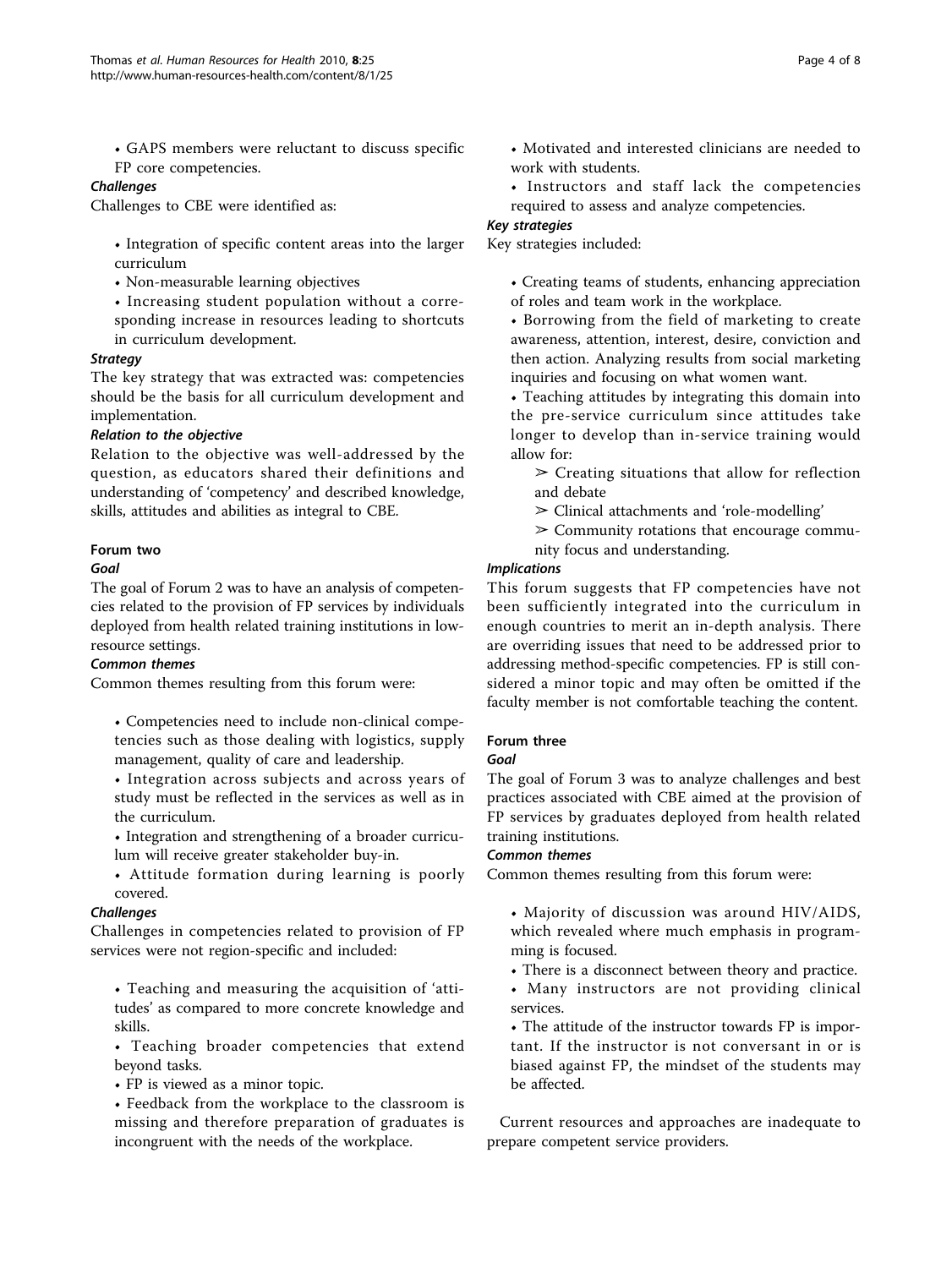## **Challenges**

Some challenges were region-specific, particularly cultural and religious ones, but otherwise the challenges were universal. Predominately Catholic countries reported issues around contraception, and Muslim regions exhibited 'shyness' to discuss matters of sexuality and contraception. A number of challenges were repeated and also similar to the common themes:

• Deficiencies exist in the clinical practice area (e.g. site preparation and supportive learning environment).

• Cultural and social norms limit FP practice/participation among clients, faculty and students.

• There is a disconnect between the classroom and clinical practice.

• Students suffer from a lack of clinical opportunity to practice what they have learned in theory.

• There was an inability to locate target competencies in job-related documents.

• Issues exist of funding, coordinating and managing CBE to prepare competent providers.

• There is a lack of awareness if standards or job descriptions exist.

• There exists a lack of instructors and an ever-rising student-to-instructor ratio.

• There is an issue of contraceptive availability.

#### Key strategies

Key strategies for meeting some of these challenges included:

• Certification of health care workers.

• Post-basic or pre-deployment course on FP.

• Interventions raising awareness of faculty attitudes.

• Mandate to cover topics regardless of religious or cultural beliefs.

• Reducing the theory-practice gap with more simulated and real clinical practice.

• Preparing instructors in the development and delivery of competency-based strategies.

Preparing instructors to assess student competencies.

• Strengthening clinical sites.

• Considering job-based training and e-learning to increase skills of clinical preceptors.

• Preparing students to evaluate their learning environment and provide feedback.

• Interventions should be on a national scale.

• Integration to get larger buy-in of stakeholders.

More challenges than best practices were identified. The literature suggests the importance of clear standards and core competencies that are clearly linked to accurate job descriptions. The key strategies identified in the forum lacked real strategic direction, which may demonstrate that participants, although interested to share, may have lacked the clear operational framework necessary for scaling up CBE.

#### Cost implications

The direct cost of GAPS was approximately US\$ 21k over approximately eight months. Cost of similar CoPs may vary and depend on the cost of the moderators and indirect costs. However, an evaluation on feasibility and cost effectiveness was not done as the potential for this CoP to continue relies on further funding. The IBP Knowledge Gateway agreed to continue hosting the GAPS forum indefinitely.

## Conclusion

GAPS provided an important glance at the challenges and opportunities facing educators charged with preparing a health care provider workforce in the developing world. This robust conversation around the issues of CBE led to several important insights with practical implications for strategies aimed at PSE.

## Lessons learned

#### Implications for online CoP

There were several lessons learned in the process of running this online forum. Despite the activity and high membership, there were many silent members. Twenty-nine, or 16%, of the registered GAPS members contributed to ten active discussions. While this number of active contributors appears to be small, this percentage is favourable given the typical 10% ratio of active contributors to members reported on other IBP communities [\[8](#page-7-0)]. Additionally, had GAPS forums continued, we might hypothesize that the momentum would have led to increased membership and greater direct participation based on the trend occurring in GAPS, as well as observations seen in the GANM CoP. While we understand that online CoPs do not engage everyone, they provide an important opportunity to engage the larger community.

The moderator ensured full exploration of each forum topic. There were times, however, where educators expressed a desire to share issues tangential or unrelated to the forum topics. On certain occasions, when members wanted to express ideas or share information unrelated to the forum topic, they were provided with an alternative space within GAPS for this purpose.

The Knowledge Gateway provided an excellent means of reaching out to a broad interdisciplinary array of educators as well as NGOs actively engaged in support of PSE in low-resource settings. Members of the community were anxious to connect with one another and offered their appraisal of the challenges that they faced in their environments. While the conversation may have been somewhat skewed by differing quality of and access to computers and the internet, the themes that emerged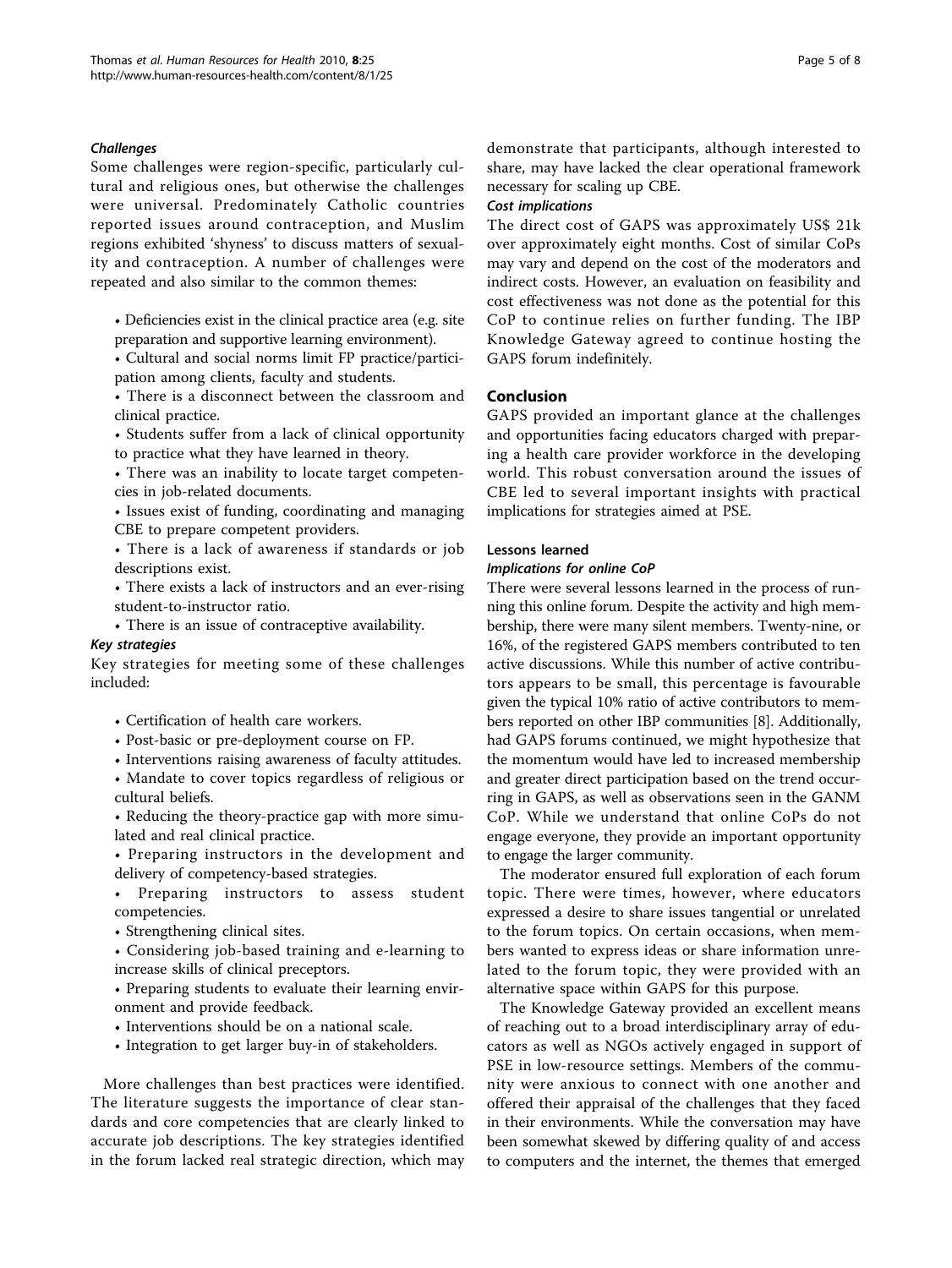from analysis of the varied points of view of the members was noted.

In service delivery areas where cadres had distinct roles in FP management, the interdisciplinary community provides an opportunity to discuss important collaborative linkages (see Figure 2). In addition, promising practices, documents and other knowledge-sharing may occur in an online format.

CoPs require external support while in development in order to succeed. GAPS membership in its early stages was skewed toward members of international nongovernmental organizations with an interest in PSE but eventually became more populated with grassroots educators working in the targeted low-resource settings. If external funds from stakeholders of pre-service are utilized, these funds must be from an international body (e.g. WHO regional office) or university that can program the costs long-term. However, eventually, the long-term effectiveness and sustainability of GAPS rests on its transfer to the members themselves, who must be encouraged and mentored in order to take on this role.

Dissemination of a consensus definition of competency is fundamental to any efforts aimed at preparing effective health care providers. Target competencies must be logically linked to standards that have been adopted by the national health care systems, analyzed against realistic expectations of new graduates entering the workforce and fully vetted by both the clinical and the academic communities prior to their inclusion in the curriculum. In addition, resources aimed at competency development must be appropriate for local delivery of services and not based on tertiary-level Western medical practices. While Western texts and curricula may be useful for their technical information, they should be used strategically as they do not represent all the public health needs or resource limitations.

While competencies must be specified in the job description of each cadre of health provider, their development and application have several cross-disciplinary implications. The interdisciplinary GAPS membership allowed for a comparison and contrast of

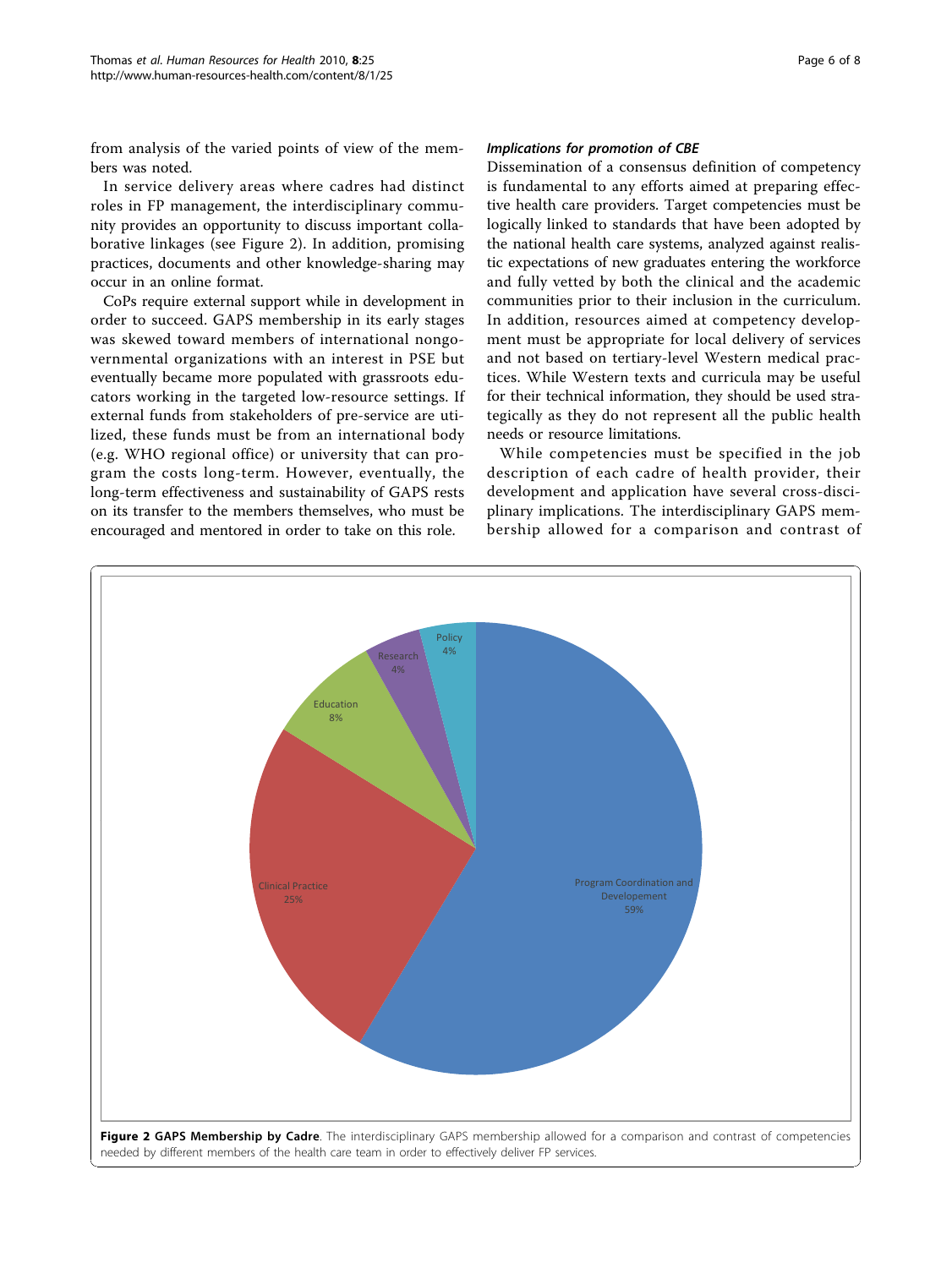competencies needed by different members of the health care team in order to effectively deliver FP services. For example, in some instances where tasks have been shifted from physicians to nurses, identical competencies are needed in both the medical and nursing curricula, especially considering that physicians would be expected to train nurses. In these cases, discussion within an interdisciplinary community can result in shared opportunities, lessons learned and teaching strategies.

The developmental status of students, allocation of scarce clinical and academic resources, space within an already crowded program of study and clinical competency of available faculty must all be considered carefully as part of the decision-making when integrating FP clinical competencies within a curriculum. Interestingly, GAPS members have suggested a focus on several professional competencies (e.g. communication, leadership, cultural sensitivity, teamwork and problem solving) that would enhance the resulting health care graduate to operate in a complex health environment. Participants suggested the inclusion of these professional competencies would provide a strong foundation for acquiring other competencies needed in the workforce beyond the clinical domain.

#### Recommendations

#### Recommendations for Online CoPs

GAPS provided a forum for discussion of the opportunities and challenges that are associated with implementing a competency-based curriculum, with an attempt to discuss specific FP competencies. Due to funding limitations, GAPS was unable to have a face-toface meeting to engage the most active participants from various parts of the world. While the GAPS CoP was solely internet-based, CoPs are most effective when there are venues for colleagues to gather together, discuss, share best practices and learn strategies from one another. The GAPS leaders found that these opportunities do exist at global conferences. Participating in global conferences and sharing results contributes to raising awareness of the needed strategies to strengthen PSE, network building, and improved training that will increase the number of competent providers in FP and clinical preventative care.

#### Recommendations for promotion of CBE

Currently, health care curricula focus primarily on knowledge acquisition and then on psychomotor skills development. Given the complexities of emerging health care systems and the great disease burden facing health care providers, inclusion of clinical decisionmaking capacity within the definition of competency is critical. Increased attention directed toward educational strategies such as problem-based learning and

use of role-plays, simulations and structured clinical mentoring will enhance development of clinical decision-making.

Resources to support CBE in the academic setting must be sufficient and appropriately distributed. Faculty and students must have access to evidence-based literature. Skills labs containing clinical equipment and supplies that match service delivery standards must be in place. Organizing lab stations around each of the target competencies will have positive learning and assessment implications.

Improved linkages between educational institutions and health care facilities are also essential to the development of target competencies. Preceptors responsible for teaching students in the clinical setting must be actively involved in developing teaching strategies and assessment tools used both in the skills labs and clinical settings. Discordant expectations are a major source of frustration to students, instructors, and preceptors and cause significant interference with learning. Clear objectives assist both the faculty and the students to realize their expectations of each other with the resources that are available.

Where clinical competencies are incorporated into PSE, responsible instructors and preceptors must be clinically proficient. Faculty and preceptors must also be prepared to teach to and assess the target competencies in the classroom, skills labs and clinical settings. These essential prerequisites may require a significant investment in training and institutional strengthening prior to integration of new clinical competencies into a curriculum. To maximize success of this complex, long-term PSE strengthening process, a broad array of academic, clinical and governmental stakeholders should be consulted throughout.

#### List of abbreviations

CBE: Competency-Based Education; CoP: Community of Practice; FP: Family Planning; GANM: Global Alliance for Nursing and Midwifery; GAPS: Global Alliance for Pre-Service Education; IBP: Implementing Best Practices Knowledge Gateway; LATH: Liverpool Associates in Tropical Health; MSH: Management Sciences for Health; NGO: Non-governmental Organization; OSCE: Observed Structured Clinical Examinations; TRG: PATH and Training Resources Group; PSE: Pre-service Education; USAID: United State Agency for International Development; WHO: World Health Organization

#### Acknowledgements

Other contributors to concept of paper: Anne Wilson and Lois Schaefer. Other contributors to analysis of GAPS forums: Barb Deller and Ricky Lu. Other moderators: Julia Bluestone and Barb Deller.

Acquisition of data and monitoring of submissions: Karnika Bhalla and Alishea Galvin.

Financial managers: Ricardo Bonner and Howard Linaburg.

#### Author details

<sup>1</sup>Jhpiego Corporation, 1615 Thames Street, Baltimore, MD 21212, USA. <sup>2</sup>The Johns Hopkins University, 3400 N. Charles Street, Baltimore, 21218, USA. <sup>3</sup>IntraHealth International, 6340 Quadrangle Drive, Chapel Hill, NC 27517, USA.